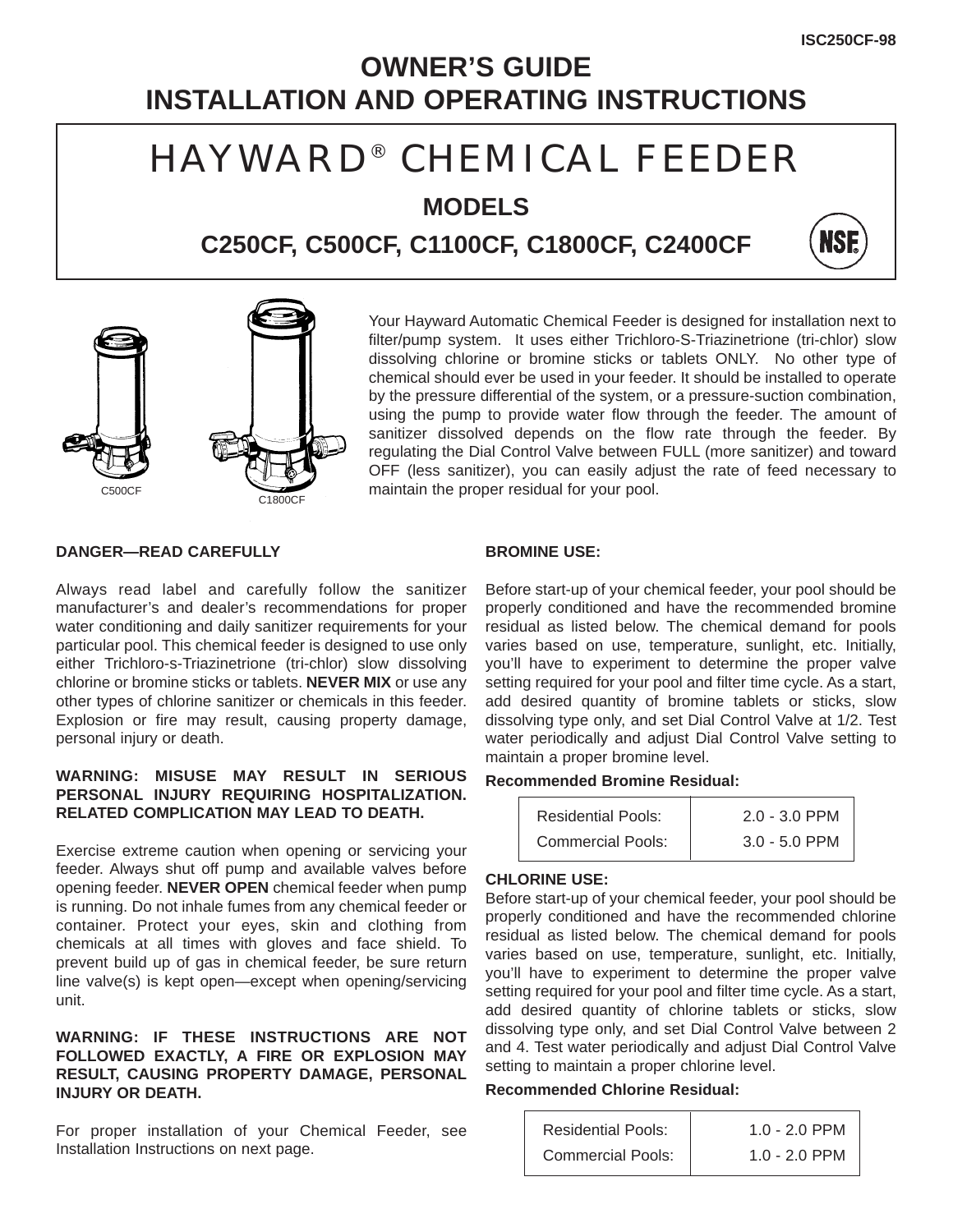## **SPECIFICATIONS**

|               |                | FEEDER WIDTH  |           | <b>FEEDER HEIGHT</b> |           | <b>MAXIMUM</b><br><b>WORKING PRESSURE</b> |            |
|---------------|----------------|---------------|-----------|----------------------|-----------|-------------------------------------------|------------|
| MODEL NO.     | PIPE SIZE      | <b>INCHES</b> | <b>CM</b> | <b>INCHES</b>        | <b>CM</b> | PSI                                       | <b>BAR</b> |
| C250CF        | $3/4$ " FIP    | 10.5          | 26.7      | 17.5                 | 44.5      | 50                                        | 3.45       |
| <b>C500CF</b> | $3/4$ " FIP    | 10.5          | 26.7      | 27.5                 | 69.9      | 50                                        | 3.45       |
| C1100CF       | $1 - 1/2"$ FIP | 13            | 33        | 33                   | 83.8      | 50                                        | 3.45       |
| C1800CF       | $1 - 1/2"$ FIP | 13            | 33        | 45                   | 114.3     | 50                                        | 3.45       |
| C2400CF       | $1 - 1/2"$ FIP | 13            | 33        | 56                   | 142.2     | 50                                        | 3.45       |

## **PERFORMANCE DATA**

|               |      | Max. Chemical Capacity | Max. Output Rate (1 hr.) |          |                |          | Maximum Pool Size |           |                |           |
|---------------|------|------------------------|--------------------------|----------|----------------|----------|-------------------|-----------|----------------|-----------|
|               |      | Chlorine or Bromine    | Chlorine                 |          | <b>Bromine</b> |          | Chlorine          |           | <b>Bromine</b> |           |
| Model No.     | lbs. | Kilogram               | lbs.                     | Kilogram | lbs.           | Kilogram | Gallons           | Kiloliter | Gallons        | Kiloliter |
| <b>C250CF</b> | 16   | 7.2                    | .50                      | 0.68     | 0.07           | 0.03     | 70,000            | 265       | 20,000         | 76        |
| <b>C500CF</b> | 30   | 13.5                   | 1.75                     | 0.79     | 0.10           | 0.05     | 140.000           | 530       | 40,000         | 151       |
| C1100CF       | 50   | 22.7                   | 3.75                     | 1.70     | 0.30           | 0.14     | 262,500           | 994       | 75.000         | 284       |
| C1800CF       | 70   | 31.8                   | 4.00                     | 1.81     | 0.35           | 0.16     | 350,000           | 1325      | 100,000        | 379       |
| C2400CF       | 90   | 40.9                   | 4.75                     | 2.15     | 0.40           | 0.18     | 525,000           | 1987      | 150,000        | 568       |

## **PARTS**

| REF.<br>NO.    | <b>PART NO.</b>  | <b>DESCRIPTION</b>                                      | NO.<br>REQ'D. |
|----------------|------------------|---------------------------------------------------------|---------------|
| 1              | SPX3100D         | Cover                                                   | 1             |
| 2              | <b>SPX3000SV</b> | Cover O-Ring, Viton <sup>®</sup>                        | 1             |
| 3              | <b>CX500J</b>    | <b>Strainer</b>                                         | 1             |
| 4a             | CX500CV          | 3/4" Check Valve<br>(C250CF & C500CF)                   | 1             |
| 4b             | <b>CX1100CV</b>  | 1-1/2" Check Valve<br>(C1100CF, C1800CF &<br>C2400CF)   | 1             |
| 5a             | CX500BV          | 3/4" Control Valve<br>(C250CF & C500CF)                 | 1             |
| 5 <sub>b</sub> | <b>CX1100BV</b>  | 1-1/2" Control Valve<br>(C1100CF, C1800CF &<br>C2400CF) | 1             |
| 6              | SP605Z2V         | Drain Plug O-Ring, Viton <sup>®</sup>                   | 1             |
| $\overline{7}$ | C250Z14          | 1/2" Drain Plug                                         | 1             |
| 8              | SP3100T          | Cover Opening Tool                                      | 1             |



A single body assembly is shown for ease of illustration. Models vary in overall height and appearance.

To be N.S.F. Listed, a flow rate indicator must be installed on chemical feeder inlet line.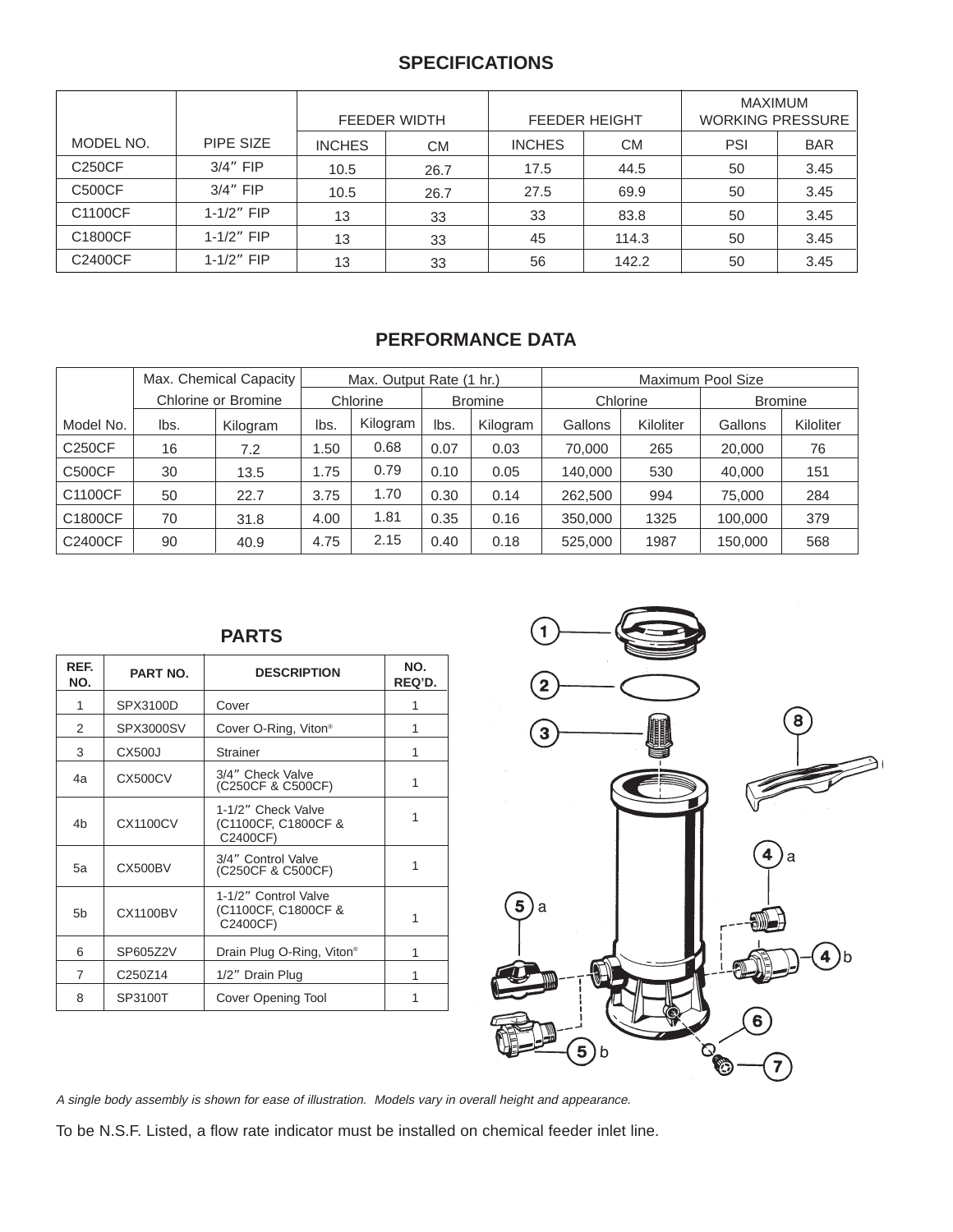## **TO OPEN CHEMICAL FEEDER:**

- 1. Shut off pump and turn Dial Control Valve to OFF. Wait 1 minute. (If outlet is below water level, close any other in-line valves to prevent possible water back flow.)
- 2. Turn Cover Cap counter-clockwise to open. Use SP3100T cover opening tool if necessary. **Caution: Do not inhale fumes from feeder.** Allow water in tank to drain automatically to pool. If chemical feeder is installed below water level, open the Drain Valve and allow the tank to drain in a safe manner. Draining the tank should make adding sanitizer easier and safer.

#### **TO REFILL CHEMICAL FEEDER:**

Add desired quantity of either Trichloro-S-Triazinetrione (tri-chlor) slow dissolving chlorine or bromine tablets or sticks. **NEVER** mix chemicals together or use any other type of chlorine sanitizer in this feeder. Explosion or fire may result causing property damage, personal injury or death.

#### **TO CLOSE CHEMICAL FEEDER:**

- 1. Be sure cover O-Ring is in place. Engage cover threads and turn clockwise to secure. **Hand tighten only.**
- 2. Place Dial Control Valve to desired setting. Open in-line valves and re-start pump per manufacturer's instructions.

## **PRESSURE - PRESSURE INSTALLATION**

This uses system pressure differential to divert water through the chemical feeder into the return-to-pool piping after the filter/heater. The inlet of the chemical feeder is connected to the discharge side of the pump (before the filter) and the outlet is connected after the filter (and heater if installed). This creates a pressure-pressure piping circuit through the feeder. If a heater is installed, a check valve must be installed between the heater outlet and the chemical feeder return. This will prevent a high concentration of the sanitizing agent from back flowing into the heater. This back flow can occur from a pressure differential when the pump is shut off. If a high concentration of sanitizer flows into the heater, it will cause the copper heat exchanger to deteriorate and possibly leak. If this happens, a fire or explosion may result causing property damage, personal injury or death.

#### **PRESSURE - SUCTION INSTALLATION**

With this method, the inlet pipe of the chemical feeder is connected to the discharge side of the pump (before the filter); and the outlet is connected back to the suction side of the pump (before the pump). This creates a pressure-suction piping circuit through the feeder. **Do not use this installation method if a heater is installed in the system.** This method of installation allows too high of concentration of sanitizer to pass through the system than is safe for the copper heat exchanger of a heater. This installation may cause the heat exchanger to deteriorate and possibly leak. If this happens, a fire or explosion may result, causing property damage, personal injury or death.

### **GENERAL INFORMATION:**

Turn Dial Control Valve to OFF when vacuuming, backwashing, or adding D.E. to filter, and when adding any other chemical in concentrated form. Never use petroleum type lubricants on cover O-ring. If lubrication becomes necessary, use non-petroleum based lubricants such as Jack's No. 327 lube or Ivory® bar soap.

Flush tank once a week by opening Dial Control Valve to full. Run for approximately 1 minute. Reset Dial Control Valve to desired setting.

Close feeder Dial Control Valve when vacuuming, backwashing or adding D.E. to filter, and when adding other chemicals to your pool.

## **WINTERIZING:**

Where freezing temperatures can be expected, drain all water from feeder. Carefully remove any undissolved, damp tri-chlor or bromine tablets or sticks. Rinse out chemical feeder thoroughly with water. Replace Cover and engage 1-1/2 turns. Keep unit covered all winter to prevent entrance or rain or snow.